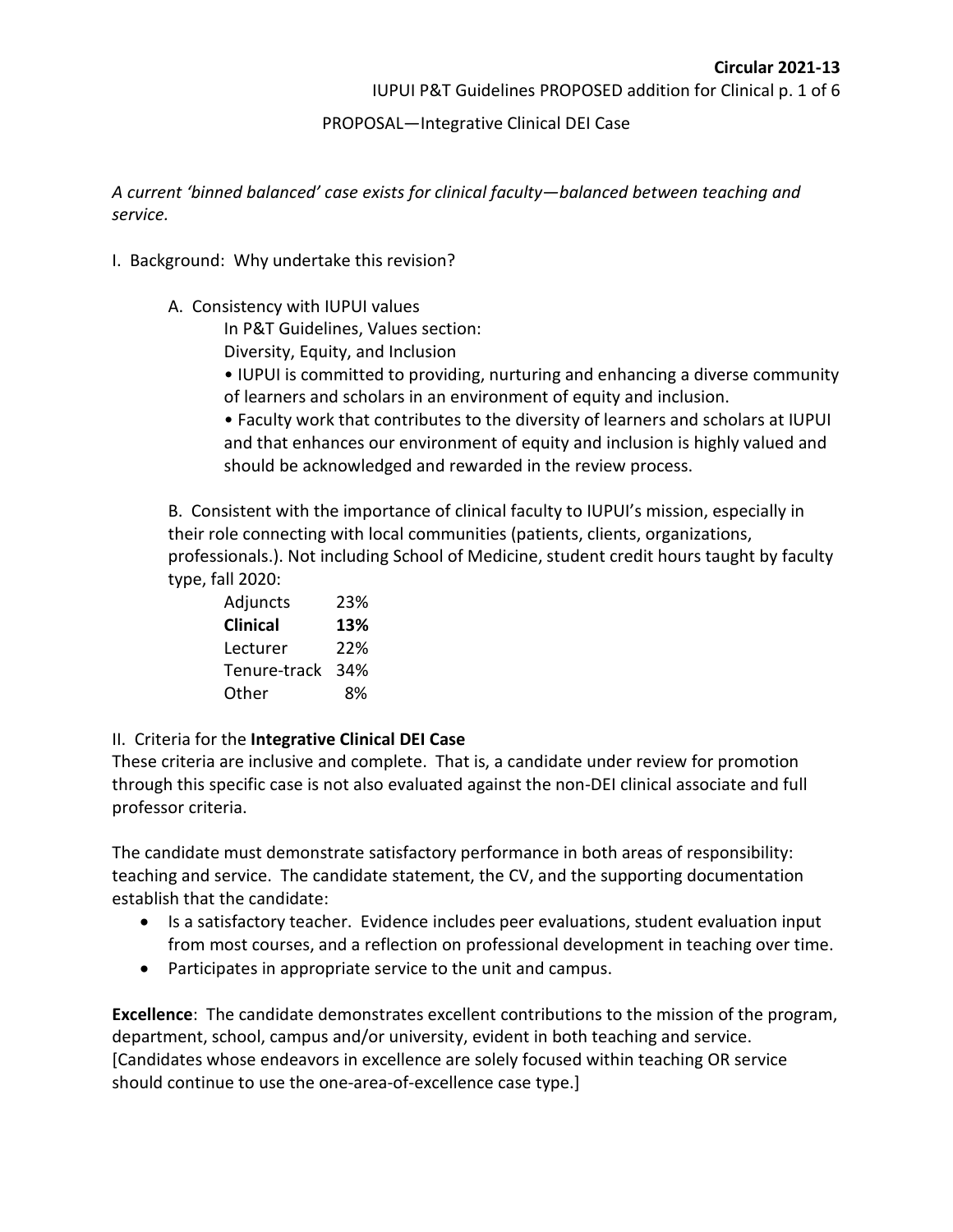The case for excellence must include each of these elements [rank notes are incorporated within]:

| Diversity, Equity and<br><b>Inclusion</b> | The candidate articulates a philosophy <sup>1</sup> of diversity, equity and<br>inclusion, including if appropriate any specifically targeted<br>aspect. This philosophy is a part of, or in addition to, or<br>encompasses, the candidate's teaching philosophy. |
|-------------------------------------------|-------------------------------------------------------------------------------------------------------------------------------------------------------------------------------------------------------------------------------------------------------------------|
| <b>Integrated Activity</b>                | The candidate has interrelated activities and accomplishments                                                                                                                                                                                                     |
| Also see below                            | as an IUPUI faculty member in teaching and service which                                                                                                                                                                                                          |
|                                           | demonstrably support and advance their unit's mission with                                                                                                                                                                                                        |
|                                           | respect to diversity, equity and inclusion.                                                                                                                                                                                                                       |
| Independence, Innovation                  | The candidate articulates their personal role as an essential                                                                                                                                                                                                     |
| and Initiative                            | and generative actor within diversity initiatives.                                                                                                                                                                                                                |
|                                           | Interdependence and teamwork are valued as well as                                                                                                                                                                                                                |
|                                           | contributions to group achievements; the candidate needs to                                                                                                                                                                                                       |
|                                           | describe their own roles and responsibilities.                                                                                                                                                                                                                    |
| Peer-reviewed                             | For clinical associate professor candidates, <sup>2</sup> peer <sup>3</sup> -<br>$\bullet$                                                                                                                                                                        |
| <b>Dissemination</b>                      | reviewed dissemination at the local or regional level is<br>required.                                                                                                                                                                                             |
|                                           | For full clinical professor candidates, peer-reviewed<br>$\bullet$                                                                                                                                                                                                |
|                                           | dissemination at the national or international level is<br>required.                                                                                                                                                                                              |
| <b>Local Impact</b>                       | Effective evaluation of diversity, equity and inclusion initiatives                                                                                                                                                                                               |
|                                           | should demonstrate distinct outcomes. Tying to unit                                                                                                                                                                                                               |
|                                           | (program, department, school, campus or university) missions                                                                                                                                                                                                      |
|                                           | strengthens the importance of the impact.                                                                                                                                                                                                                         |
| <b>Future Plans</b>                       | Increasing development over time. A candidate's statement                                                                                                                                                                                                         |
|                                           | should describe plans for the future.                                                                                                                                                                                                                             |
|                                           | For clinical full professor, sustained excellence over                                                                                                                                                                                                            |
|                                           | time is expected.                                                                                                                                                                                                                                                 |

## **Integration**:

• The candidate may discuss their activities and accomplishments without reliance on the categories of 'teaching' and 'service, $4$ ' but as parts of the whole.

<span id="page-1-0"></span> $1$  This wording allows the teaching philosophy and DEI philosophy to be presented more or less coordinated, as the candidate sees fit.

<span id="page-1-1"></span><sup>&</sup>lt;sup>2</sup> The requirement for dissemination currently exists for both ranks for clinical faculty.

<span id="page-1-2"></span><sup>3</sup> Professional-peer review is acceptable as well as academic peer review (For example, a professional refereed conference constitutes professional-peer review; a traditional journal would provide academic-peer-review.) <sup>4</sup> Several lecturers have expressed frustration that they cannot present cases for excellence on 'service.' This wording remains within IU policy but allows more flexibility while encouraging candidates and reviewers to

<span id="page-1-3"></span>consider a wider range of activities as supporting 'the teaching mission' of the university than just classroom performance.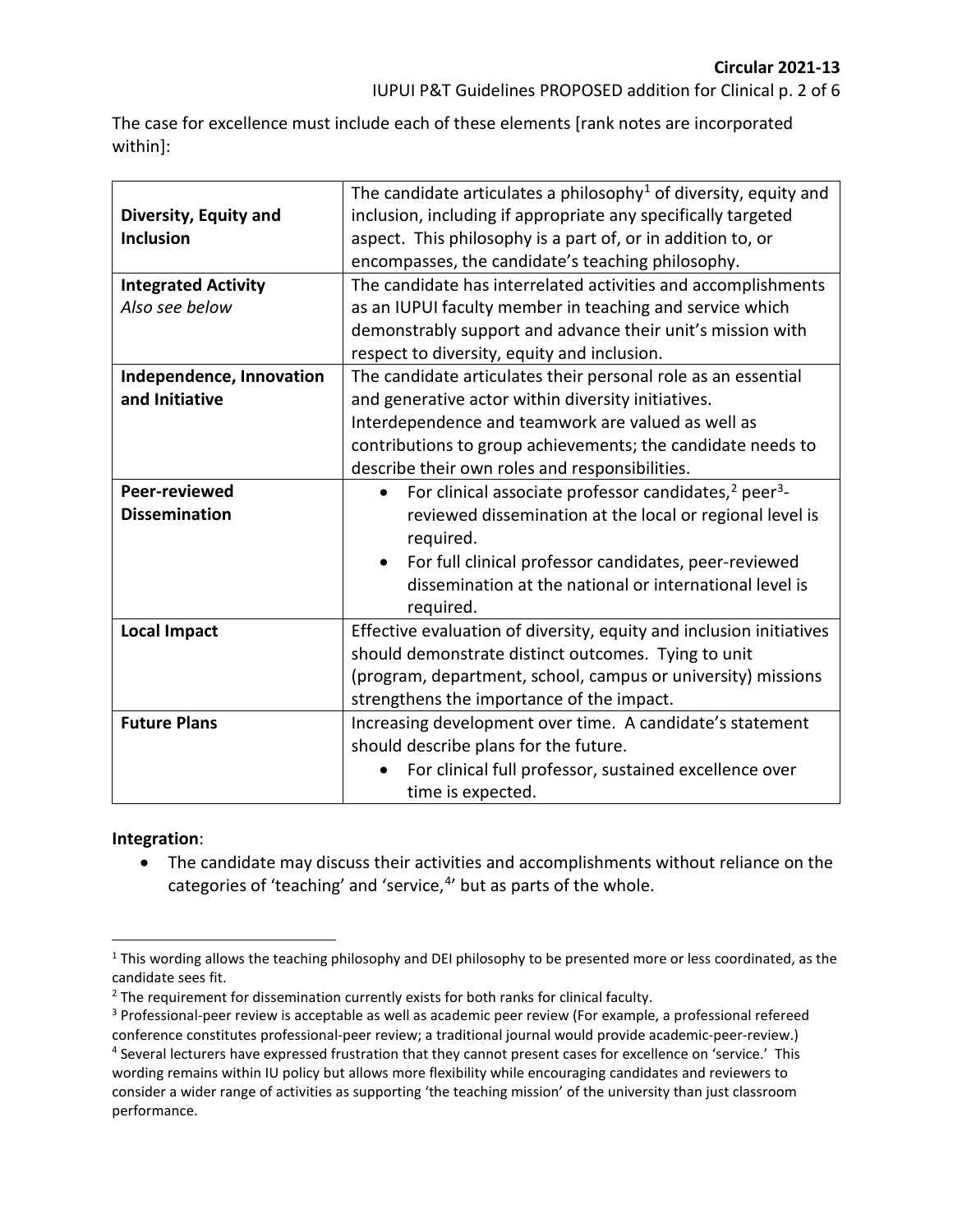- Scholarship broadly considered is acceptable as part of the case, and should be tied to teaching and service goals.
- Signature activities should advance DEI with respect to IUPUI, but need not be classified or be based within traditional teaching or service categories, thus *any* of these would be acceptable and the list is not exhaustive:
	- o Inclusive classroom practices.
	- o Recruitment of and support for the educational path of diverse students, for example from high school to IUPUI, from Ivy Tech to IUPUI, from IUPUI undergraduate to graduate level study.
	- o Advising and mentoring for student success at IUPUI.
	- $\circ$  Coordinated with one's own department<sup>5</sup>, work with pre-college students that supports the educational pursuits of diverse students, e.g. work with science fairs, with college prep, Upward Bound, etc.
	- $\circ$  Applied work by faculty or by students guided by faculty, within the community that advances equity and other DEI goals, e.g. clinics of various sorts for underserved populations.
	- o Design of study-abroad programs / internationalization of curricula that enhance cultural literacy.
	- o Professional services directed at improvements for marginalized populations.
	- $\circ$  Community engagement in partnership with diverse and marginalized groups.
	- o Publicly or community-engaged scholarship with diverse, marginalized or underrepresented groups and issues.
	- o Significant unit service work related to DEI e.g. chairing committees and developing or providing DEI programming.
	- o National service related to DEI
	- o Policy work related to DEI
- It is up to the candidate to articulate the 'excellence' of their activities in terms of aggregate innovation, scope, quality, and outcomes. The absolute number of activities will vary from person to person: one might have a variety of smaller-scale items, another person may have a particular large-scale item; one may tackle a small but very difficult problem; another may address a series of important but less challenging areas.
- A candidate for promotion in the Integrative DEI case would be expected to go well beyond the inclusive practices expected of all IUPUI successful faculty.

Dec. 2020: DEI subcommittee on DEI activities [examples](https://facultycouncil.iupui.edu/Committees/Subcommittee-on-DEI-Work-Metrics) (for all faculty types).

## **III. Documentation of Activities in the Dossier**

<span id="page-2-0"></span><sup>5</sup> This is added for the idea that an IUPUI promotion is based on work that is understood to be part of one's 'job' at IUPUI. So, for example, if someone volunteers at their children's private school, on their own time and without coordination with IUPUI, that work would not 'count' for promotion. If one represents IUPUI as a judge at a local science fair, that would 'count.'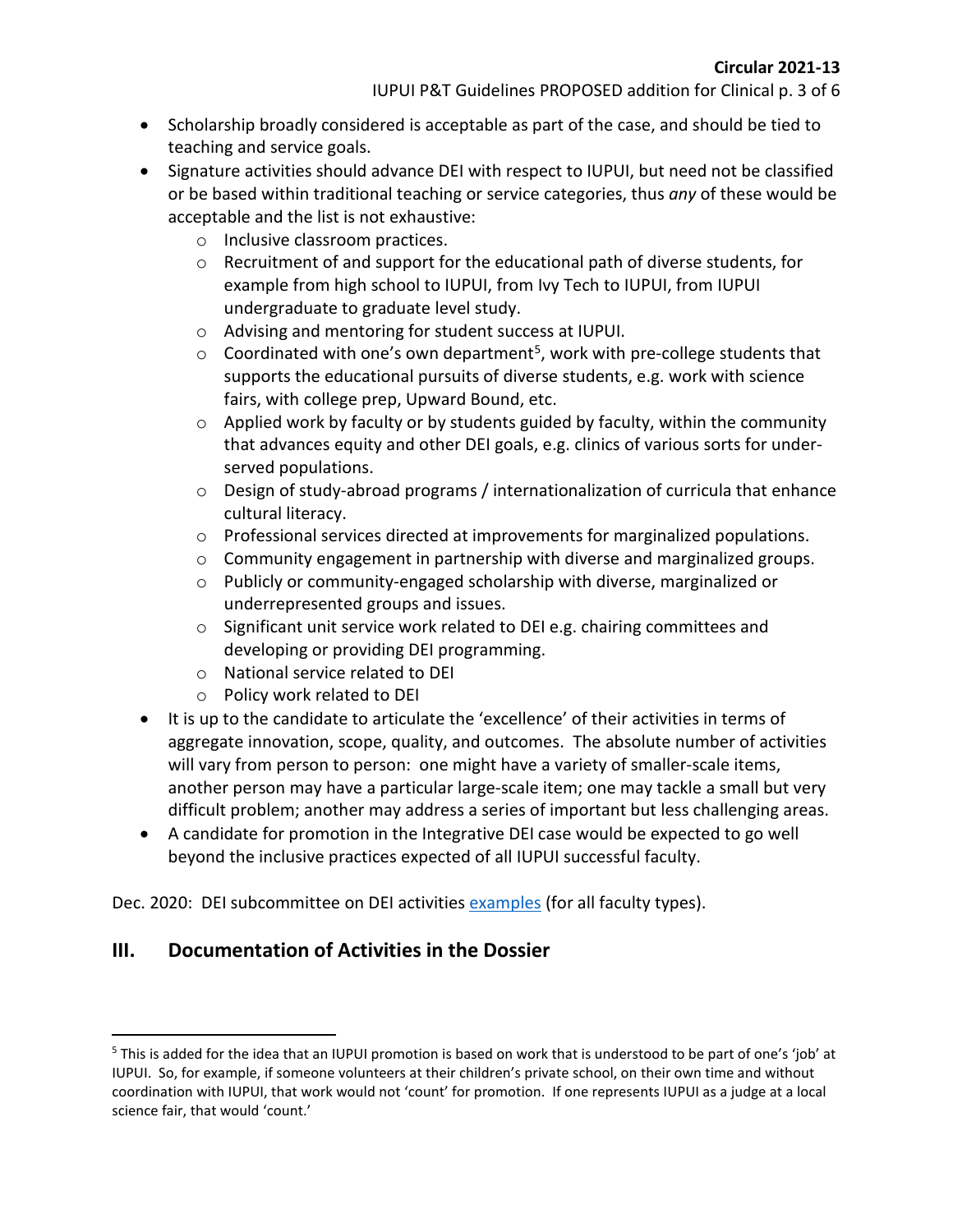The basic format for constructing the dossier to reflect the integrative clinical case is listed below:

- 1. Candidate Statement
	- Presents a philosophy of diversity, equity and inclusion as well as a teaching philosophy that are reflected in activities and achievements.
	- Articulates how the candidate's activities and achievements are interrelated; shows that the candidate's work is intentional and coherent.
	- Ties work to the unit, campus, or university mission and to the clinical faculty member's specific responsibilities.
	- Highlights key accomplishments in DEI work.
	- Establishes both independence and initiative—articulates the candidate's own role in multi-person endeavors and shows where the candidate fits in initial conception, execution, and/or expansion.

Not every item on a candidate's CV would be expected to be tied to the DEI /integrative case. In the candidate's statement, the candidate should identify key accomplishments and endeavors that highlight the candidate's value to the university in respect to DEI work.

**School and unit** criteria, mission statements, and plans are expected to provide more specific guidance on how excellence can be determined within the context of disciplines, program and unit mission, and strategic goals.

**Dossier evidence:** *Material in the dossier's main sections exists to provide details, context, and confirmation of assertions in the candidate's statement.* 

The dossier provides substantiation of the statements in the candidate statement, including the following:

- Description of teaching and service (including professional clinical duties and any administrative roles) load throughout the time in rank.
- Discussion of teaching Reflection on the following sources of evidence to demonstrate continual growth:
	- Peer evaluations
	- Student evaluations; for mentoring or other non-course teaching, the chair or program director should arrange for anonymous feedback
	- Evidence of student learning
	- Professional development activities related to teaching
- Contributions of academic-peer-reviewed dissemination.
	- Discussion of 3-5 key publications, presentations, creative works, etc.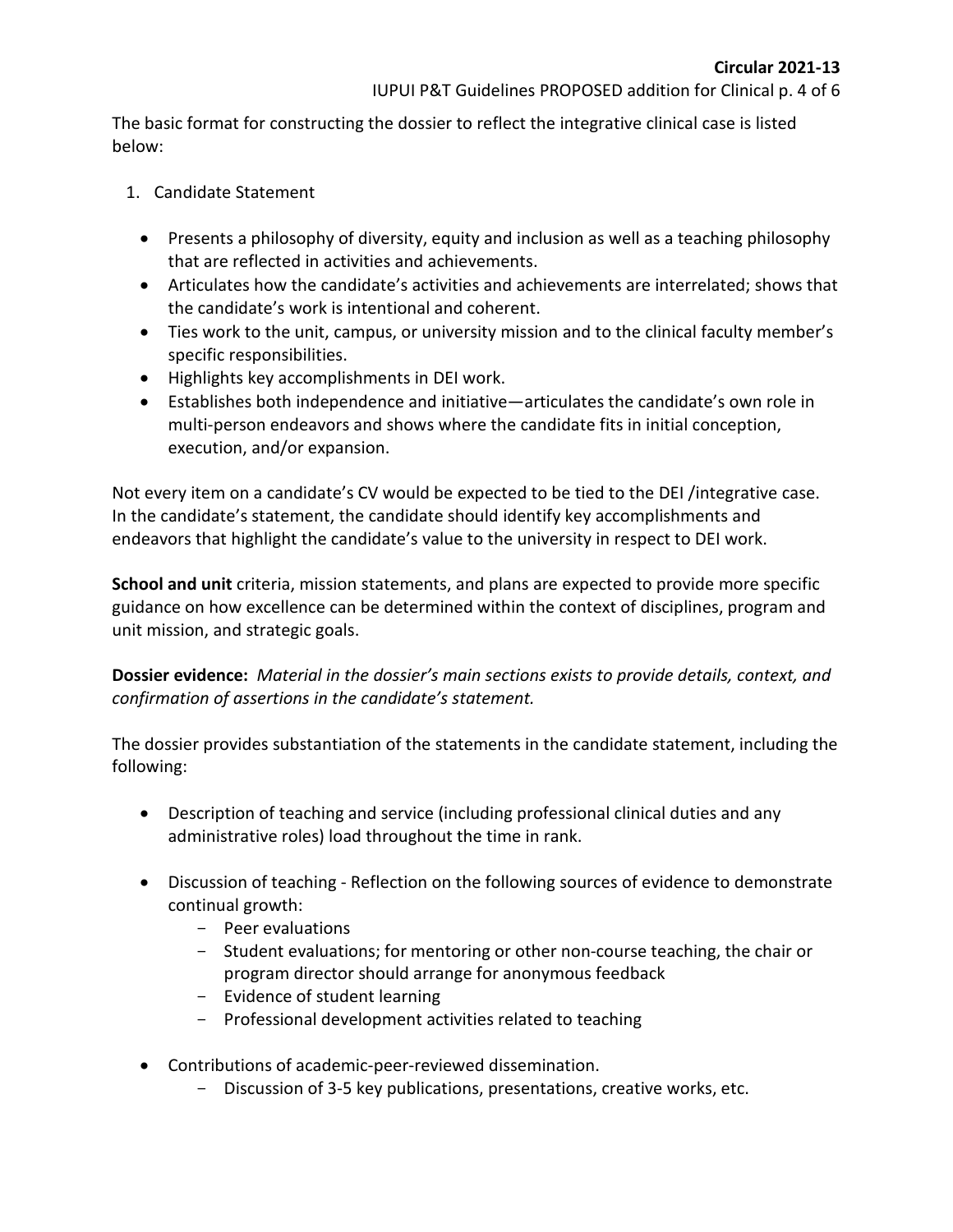- Attestation of individual role in multi-author works (with confirmation from co-PIs, co-authors, etc.)
- Evidence supporting local impact (in department, school, campus, university, region or community)
	- Description of relevant unit specific initiatives, strategic goals, or mission statements.
	- Summary of available contextual quantitative metrics
	- Evaluation of quality and impact, e.g. input from collaborators, recipients; program/outcomes evaluation.

Overall, readers should be able to see evidence of teaching and service, and evidence supporting a case for excellence.

**Curriculum Vitae:** The integrative CV has the following format.

- Administrative roles are listed
- All grants and fellowships are combined in one section
- All awards are combined in one section
- All publications and presentations are combined; publications and presentations may be sub-divided according to disciplinary or professional norms; clearly indicate which are peer-reviewed.
- Candidates use a hashtag symbol (**#**) to indicate diversity-centered items.

The following sections must be included:

Education Appointments [IU, autoloaded] Administrative roles [at IUPUI, if not already auto-loaded] Past appointments Licensure, Certification, Specialty Board Status Professional Organization Memberships Professional Development [Librarian Performance] Teaching Assignments [Auto-loaded] Mentoring Other teaching [includes curriculum development] Grants [Auto-loaded for IU, added if not] Awards Service activities [roles]. Presentations and Publications [dissemination] [NOT divided by area] Refereed - *Chronologically ordered and by format (e.g., articles vs. books)* Non-refereed - *Chronologically ordered and by format*